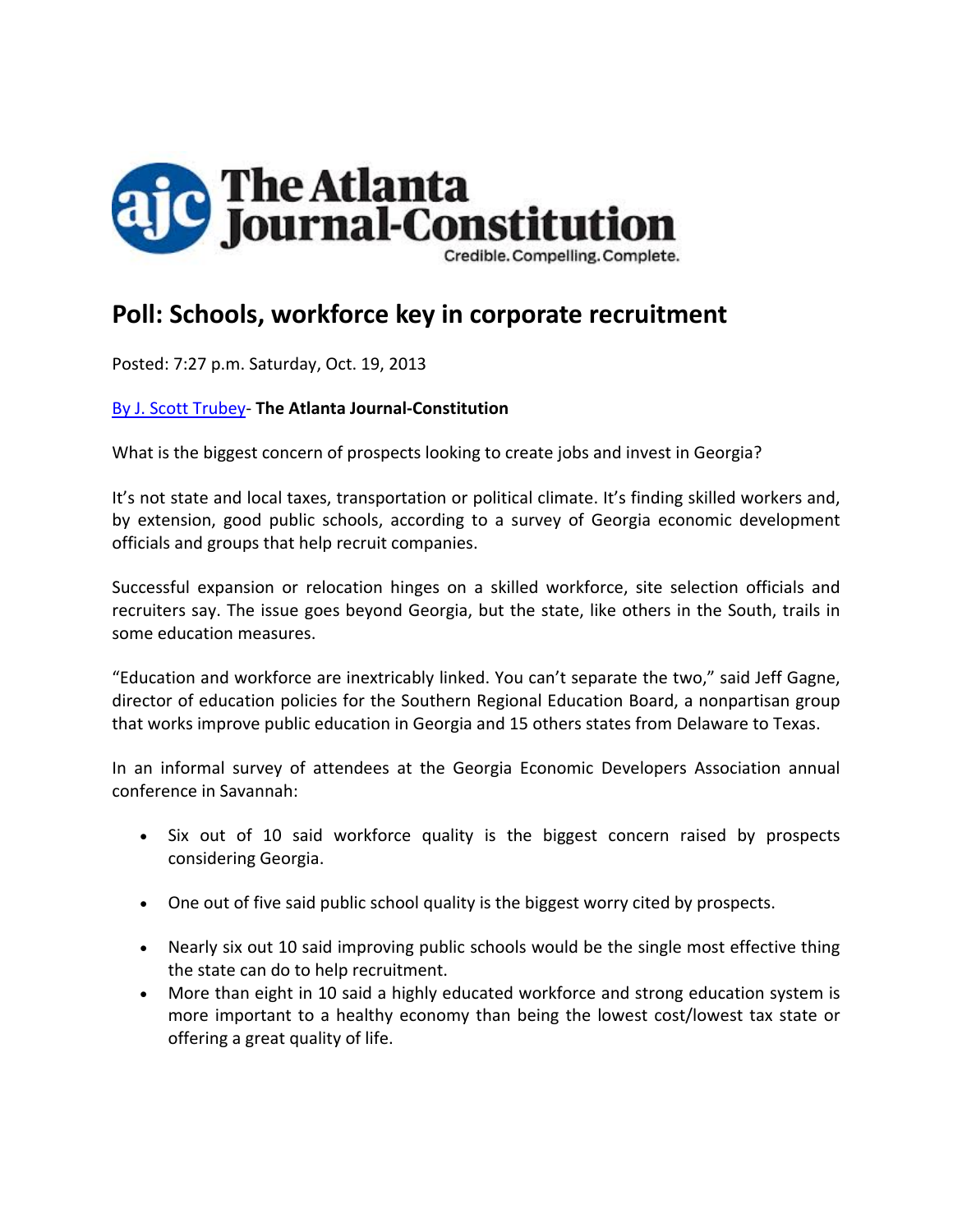Georgia has historically trailed the nation in key education metrics. The state, like many in the U.S., and the South in particular, also faces a shortage of skilled technical workers, coveted by such employers as advanced manufacturers.

Most of those surveyed  $-$  56.1 percent  $-$  said enhancing public school performance far surpassed improving transportation (16.7 percent), increasing incentives to businesses (13.6 percent) or reducing taxes (3 percent) as the single most effective step lawmakers could take.

The survey was included at The Atlanta Journal‐Constitution's request in an email to attendees of the GEDA event in September. About 70 responded. Though not a scientific survey, it offers a glimpse of the thinking of top local and state economic recruiters and the companies they pitch.

"Workforce is the No. 1 issue for companies looking to make a relocation decision," Hans Gant, Metro Atlanta Chamber senior vice president of economic development, said in an emailed statement. "Yes, transportation, our international airport, our cost of doing business and our quality of life are all important factors, but they are outweighed by workforce issues."

Gant said "Georgia's workforce availability and depth is strong," praising the state's private and public colleges and technical college system for preparing students for careers.

Gov. Nathan Deal has said the same, touting Georgia's No. 1 workforce ranking by financial network CNBC. The ranking considers education level, available labor, union memberships and whether a state is right-to-work, and worker training programs.

But Georgia falls below the national average in percentage of working‐age adults with two‐ or four-year college degrees, according to a report by the private Lumina Foundation, which used data from the 2011 Census. The state lags farther behind in the percentage of young adults with college degrees, the report showed.

Job creation is among the top policy priorities of state leaders. The Great Recession pummeled Georgia, and the state's unemployment rate remains above the national average.

Deal launched the Georgia Competitiveness Initiative soon after taking office, and a key thrust was to promote post-secondary education options, including technical certificates and degrees to help meet growing demand for skilled labor.

"We know that education is economic development," Deal spokeswoman Sasha Dlugolenski said in an email response to a request for comment. She cited more than 77,000 jobs created in Georgia during Deal's tenure. The governor has set a goal of adding 250,000‐post secondary graduates to Georgia's workforce by 2020.

The state also launched Go Build Georgia, a public‐private venture to boost skilled trade employment and inform young people about jobs and training available as well as the pay. It has Mike Rowe, the host of the former Discovery Channel program "Dirty Jobs," as a pitchman.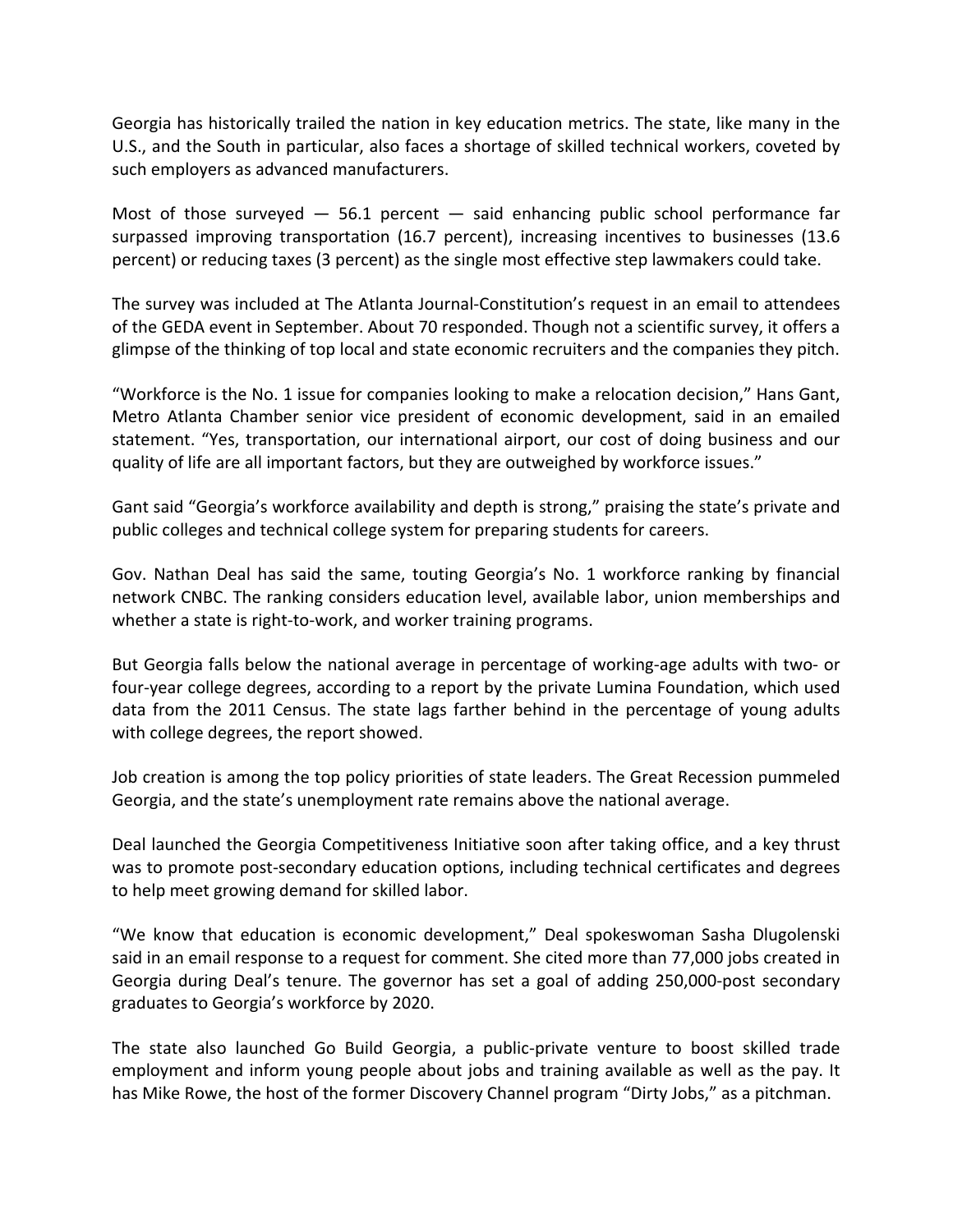Georgia's Quick Start jobs training program, which provides training to employees in manufacturing and other sectors, has also been lauded nationally, recruiters say.

The results of the poll also are not a surprise to John H. Boyd, a New Jersey site consultant.

Companies want an education system that not only has prepared the workers of today, but will help companies attract and retain talent, he said. Businesses want prospective hires to have confidence the local schools and colleges will also prepare their children for the future.

Boyd said Southern states have had to battle a stigma of poor schools for as long as his group, The Boyd Co., has been in business — more than five decades.

But a new phenomenon of "re-shoring," when U.S. companies move manufacturing back home from abroad, is pressuring states to make sure they have a skilled workforce, Boyd said.

"The fact that workforce skills are an issue, it means more now than it did 10 years ago," he said. "Re-shoring wasn't happening then. Jobs are no longer washing away; they're (coming) back."

Georgia boasts top public and private universities such as Emory, Georgia Tech and the University of Georgia. But its high school graduation rate of 67 percent in the 2010‐11 school year trailed many neighboring states, according to the U.S. Department of Education.

A 2011 report by the Southern Governors' Association found a gap in the number of "middle‐ skill" workers in the U.S., but particularly in the South. These jobs, which typically require more than a high school degree but less than a college diploma, are in growing fields like information technology, health care, logistics and energy.

"Middle‐skill jobs account for 51 percent of Georgia's labor market, but only 40 percent of the state's workers are currently trained to the middle‐skill level," the report said. Nearly half of all job openings through 2018 were expected to fall in this category of technical jobs, the report said.

Gagne, the education policy expert with Southern Regional Education Board, said Georgia has done a good job trying to close the middle skill gap through its high schools and technical college systems. Georgia also has improved high school graduation rates, though it still lags.

While the state has long emphasized its ability to train workers for companies that want to relocate, lawmakers have also been criticized for slashing K‐12 and higher education funding over the past decade.

School groups say billions of dollars have been cut, forcing local systems to lay off and furlough teachers, cut back on programs and raise property taxes. The university system has raised tuition and fees annually to make up for the lost revenue.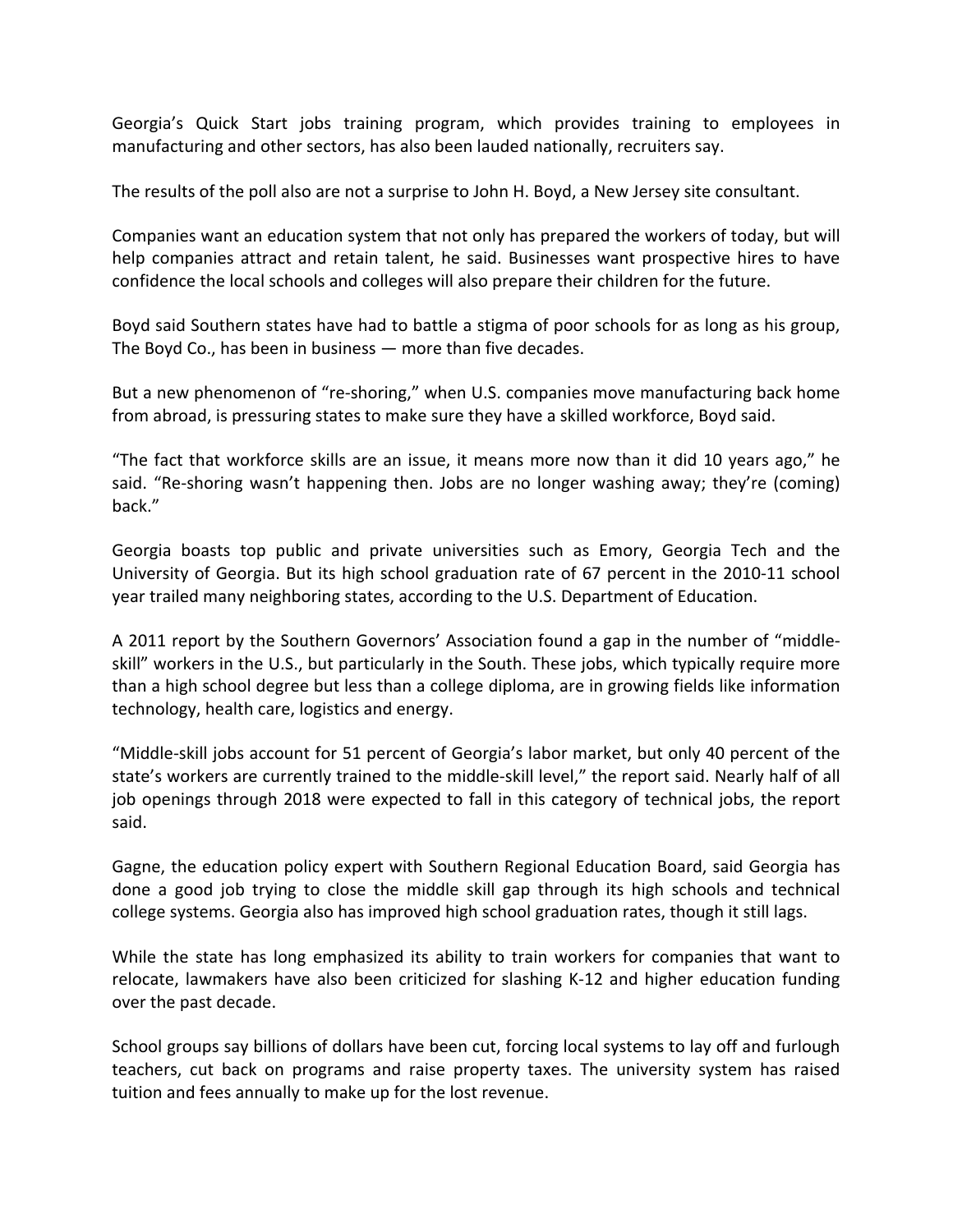State schools superintendent John Barge, who is challenging Deal in the Republican primary for governor, said his agency launched a "pathways" program this year to help students better prepare for careers. The program, formed with input from business groups, carves out about 20 clusters, including manufacturing, health sciences, information technology, finance and energy.

The key to keeping students engaged and in school, Barge said, is to make education relevant to life goals. Students need to identify possible careers earlier to avoid wasting time and money when they go to college or technical school, he said.

"The whole point is to put them on the right path," Barge said.

#### **Among the AJC's questions to recruiters:**

**What is the biggest concern about Georgia that you hear raised by companies considering relocation to the state?**

Public school quality: 21.2 percent

Quality of workforce: 59.1 percent

Traffic or transportation problems: 12.1 percent

State and local taxes: 3 percent

## **What is the single most effective step state government could take to significantly improve economic growth in Georgia?**

Improve public school education: 56.1 percent

Improve transportation: 16.7 percent

Reduce state taxes: 3 percent

Increase financial incentives for job creators: 13.6 percent

Improve or increase marketing: 3 percent

## **Which one of the following will matter most over the next 10 years for states to have healthy economies?**

Be among the lowest cost/lowest tax options: 4.5 percent

Have a highly educated workforce and a strong education system for children: 86.6 percent